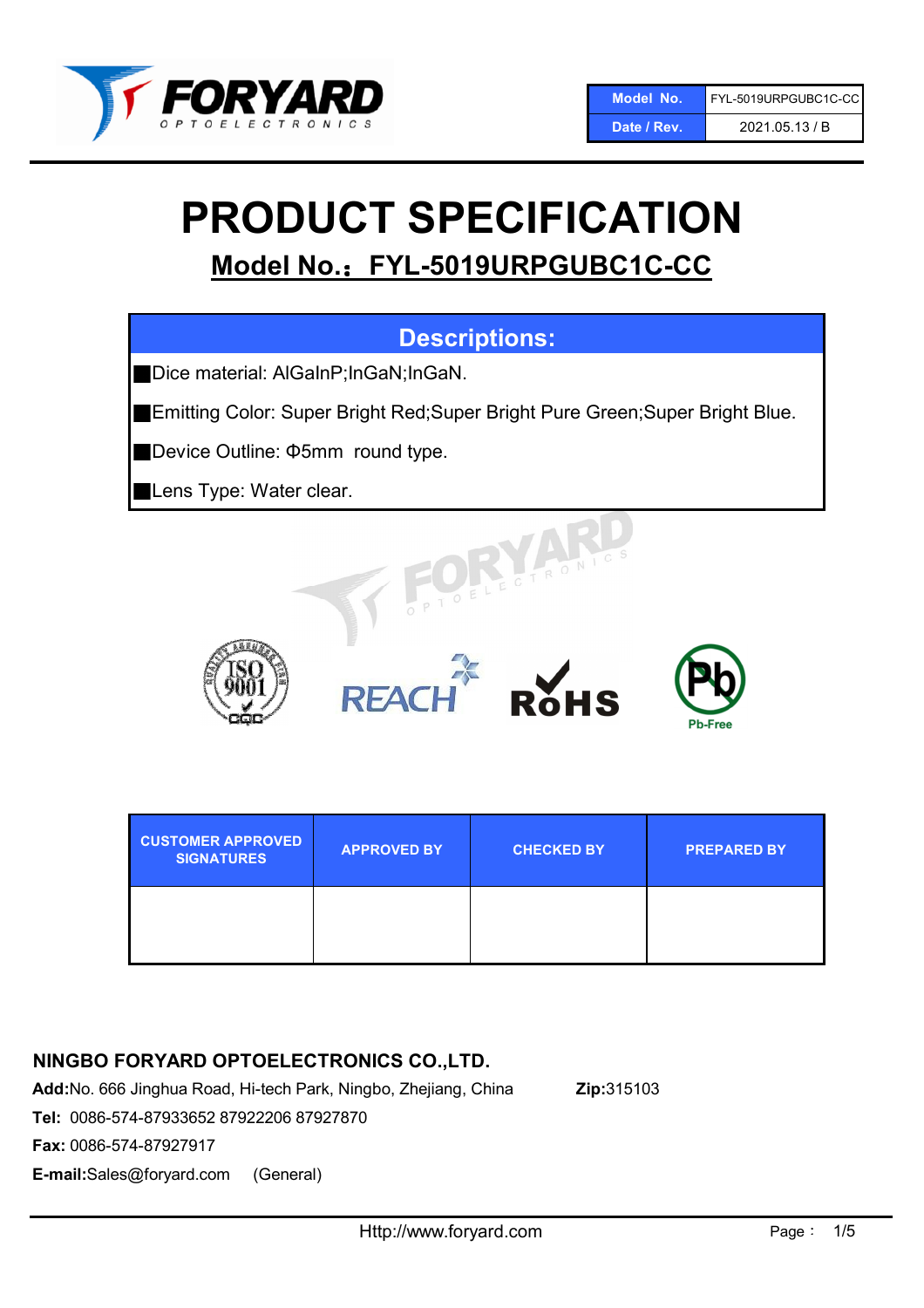

| Model No.   | FYL-5019URPGUBC1C-CC |
|-------------|----------------------|
| Date / Rev. | 2021.05.13 / B       |

#### ■ Features

- 1.Low power consumption.
- 2.High efficiency.
- 3.General purpose leads.
- 4.High intensity.
- 5.RoHs compliant.
- Package configuration



#### Notes:

- 1. All dimensions are millimeters (inches)
- 2. Tolerance is ±0.25mm(.010") unless otherwise noted.
- 3. The specifications, characteristics and technical data described in the datasheet are subject to change without prior notice.
- 4.The drawing is different from the actual one, please refer to the sample.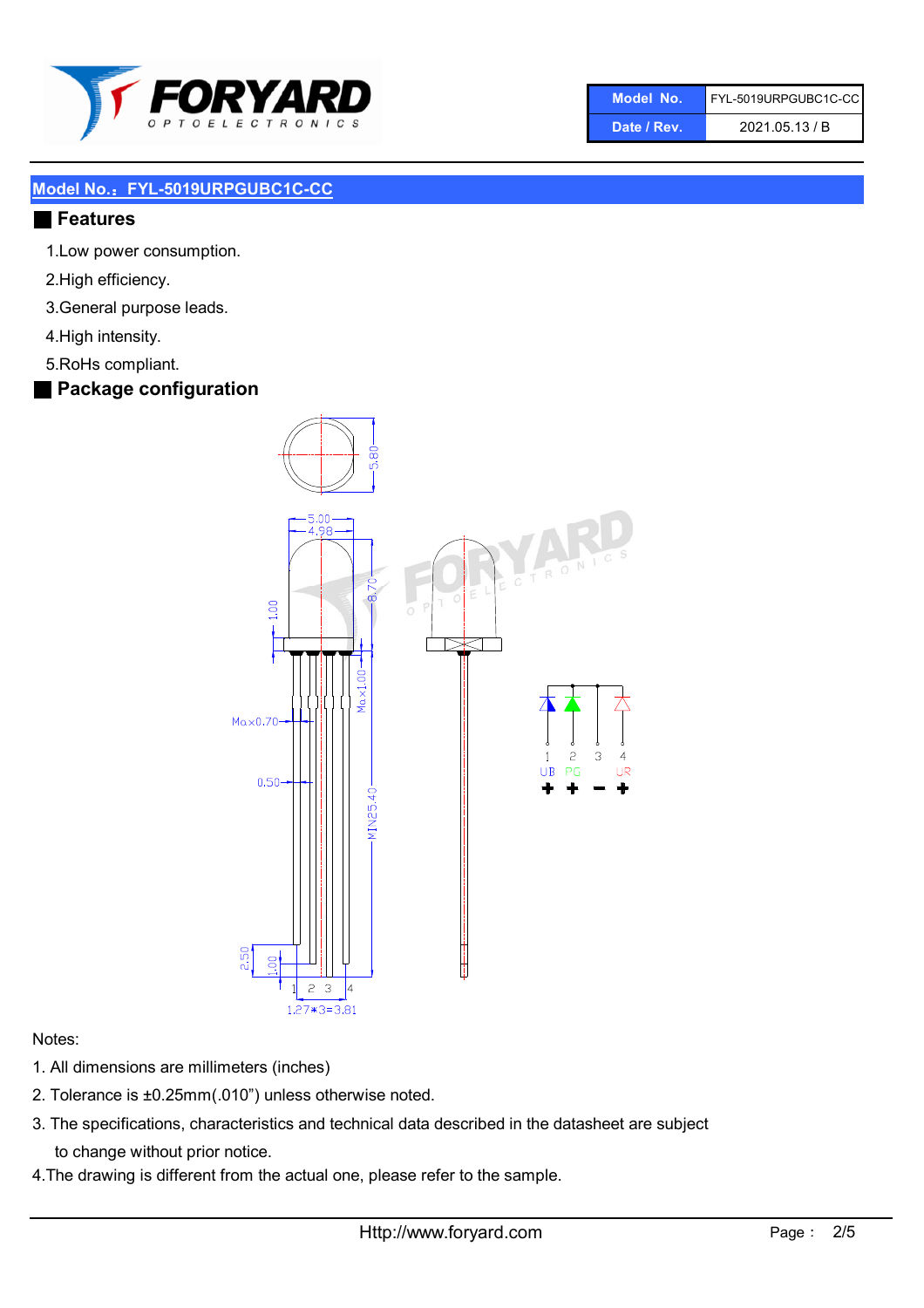

| Model No.   | FYL-5019URPGUBC1C-CC |
|-------------|----------------------|
| Date / Rev. | 2021.05.13 / B       |

## ■ Absolute Maximun Ratings(Ta=25°C)

| Parameter                                                                |                                   | MAX.            | Unit                                 |    |  |
|--------------------------------------------------------------------------|-----------------------------------|-----------------|--------------------------------------|----|--|
|                                                                          |                                   | PG              | UB.                                  |    |  |
| <b>Power Dissipation</b>                                                 | 75                                | 100             | 100                                  | mW |  |
| Peak Forward Current (1/10 Duty Cycle, 0.1ms Pulse Width)                | 100                               | 100             | 100                                  | mA |  |
| <b>Continuous Forward Current</b>                                        |                                   | 30              | 30                                   | mA |  |
| Derating Linear From 50°C                                                | 0.4                               |                 | $mA$ <sup><math>\circ</math></sup> C |    |  |
| Reverse Voltage                                                          | 5<br>V                            |                 |                                      |    |  |
| <b>Operating Temperature Range</b><br>-40 $\degree$ C to +85 $\degree$ C |                                   |                 |                                      |    |  |
| Storage Temperature Range                                                |                                   | -40°C to +100°C |                                      |    |  |
| Lead Soldering Temperature[4mm(.157") From Body]                         | $260^\circ\text{C}$ for 5 Seconds |                 |                                      |    |  |

#### ■ Typical Electrical &Optical Charcteristics(Ta=25°C)

| Parameter                       | Symbol              | Colour       | Min.                     | Typ.  | Max.  | Unit   | Test<br>Condition |
|---------------------------------|---------------------|--------------|--------------------------|-------|-------|--------|-------------------|
|                                 | $I_{\rm V}$         | $U$ RL<br>pT | $---$                    | 1000  | ---   | mcd    |                   |
| Luminous Intensity              |                     | PG           |                          | 6000  |       |        |                   |
|                                 |                     | <b>UB</b>    | $---$                    | 1000  | ---   |        |                   |
|                                 | $2\theta_{1/2}$     | <b>UR</b>    | ---                      | 45    | ---   | Deg    |                   |
| <b>Viewing Angle</b>            |                     | PG           |                          | 45    |       |        |                   |
|                                 |                     | <b>UB</b>    | $---$                    | 45    | $- -$ |        |                   |
|                                 |                     | <b>UR</b>    | $---$                    | 630   | $- -$ |        |                   |
| <b>Peak Emission Wavelength</b> | λp                  | PG           |                          | 525   |       | nm     | $IF=20mA$         |
|                                 |                     | <b>UB</b>    | ---                      | 468   | $-$   |        |                   |
| <b>Dominant Wavelength</b>      | λd                  | <b>UR</b>    | $- -$                    | 625   | $-$   | nm     |                   |
|                                 |                     | PG           | $-$                      | 520   | $-$   |        |                   |
|                                 |                     | <b>UB</b>    | $\overline{\phantom{a}}$ | 470   | $- -$ |        |                   |
|                                 |                     | <b>UR</b>    | $---$                    | 20    | $- -$ |        |                   |
| <b>Spectral Line Half-Width</b> | $\triangle \lambda$ | PG           | ---                      | 36    | ---   | nm     |                   |
|                                 |                     | <b>UB</b>    | ---                      | 30    | --    |        |                   |
| <b>Forward Voltage</b>          | $V_F$               | <b>UR</b>    | 1.8                      | 2.1   | 2.4   | $\vee$ |                   |
|                                 |                     | PG           | 2.6                      | 3.0   | 3.4   |        |                   |
|                                 |                     | <b>UB</b>    | 2.6                      | 3.0   | 3.4   |        |                   |
| <b>Reverse Current</b>          | $I_R$               |              | ---                      | $---$ | 10    | μA     | $VR=5V$           |

#### Note:

1.Luminous Intensity is based on the Foryard standards.

2.Pay attention about static for InGaN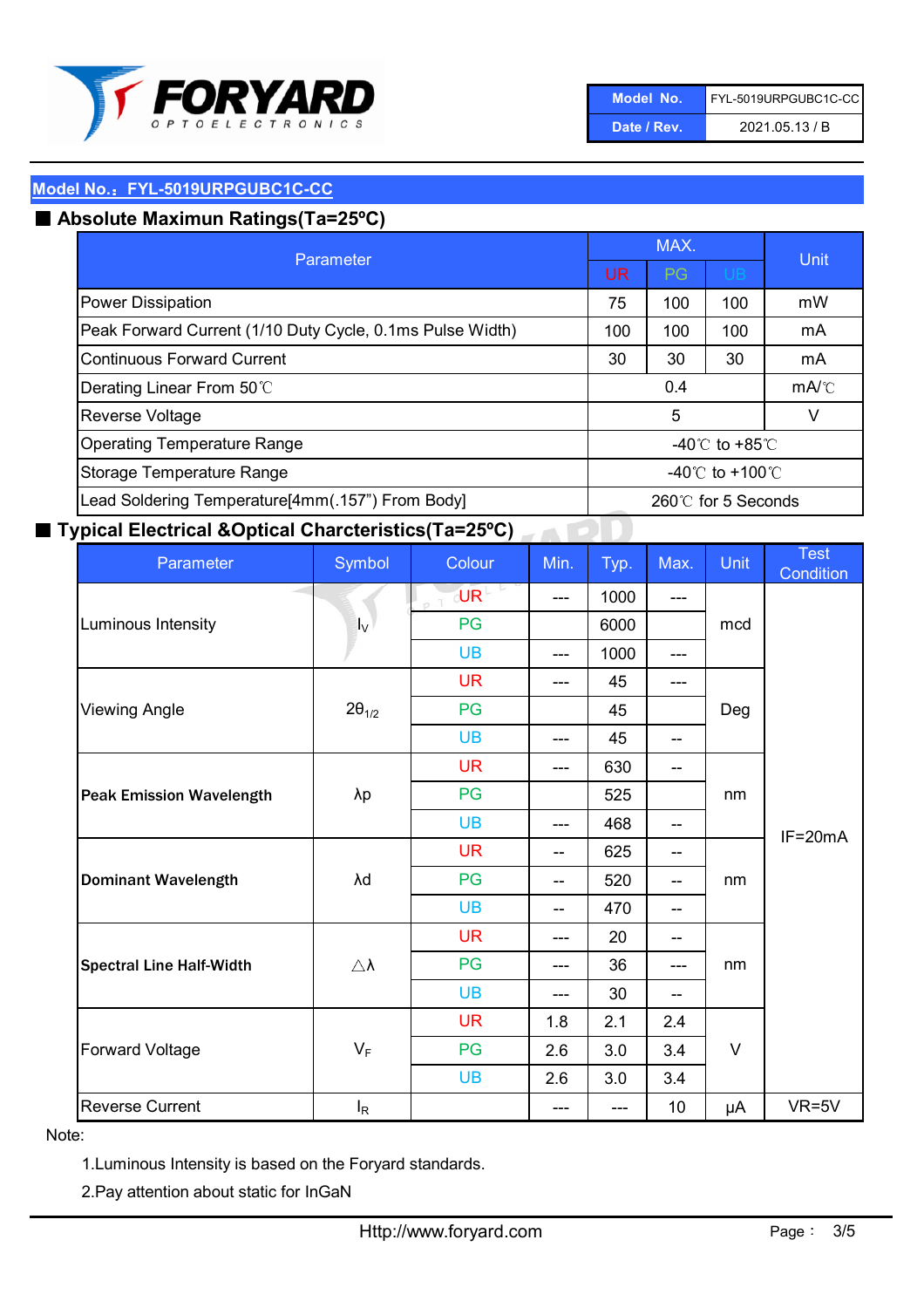

## ■ Typical Eletrical/Optical Characteristics Curves(Ta=25°C Unless Otherwise Noted)



■ Radiation pattern